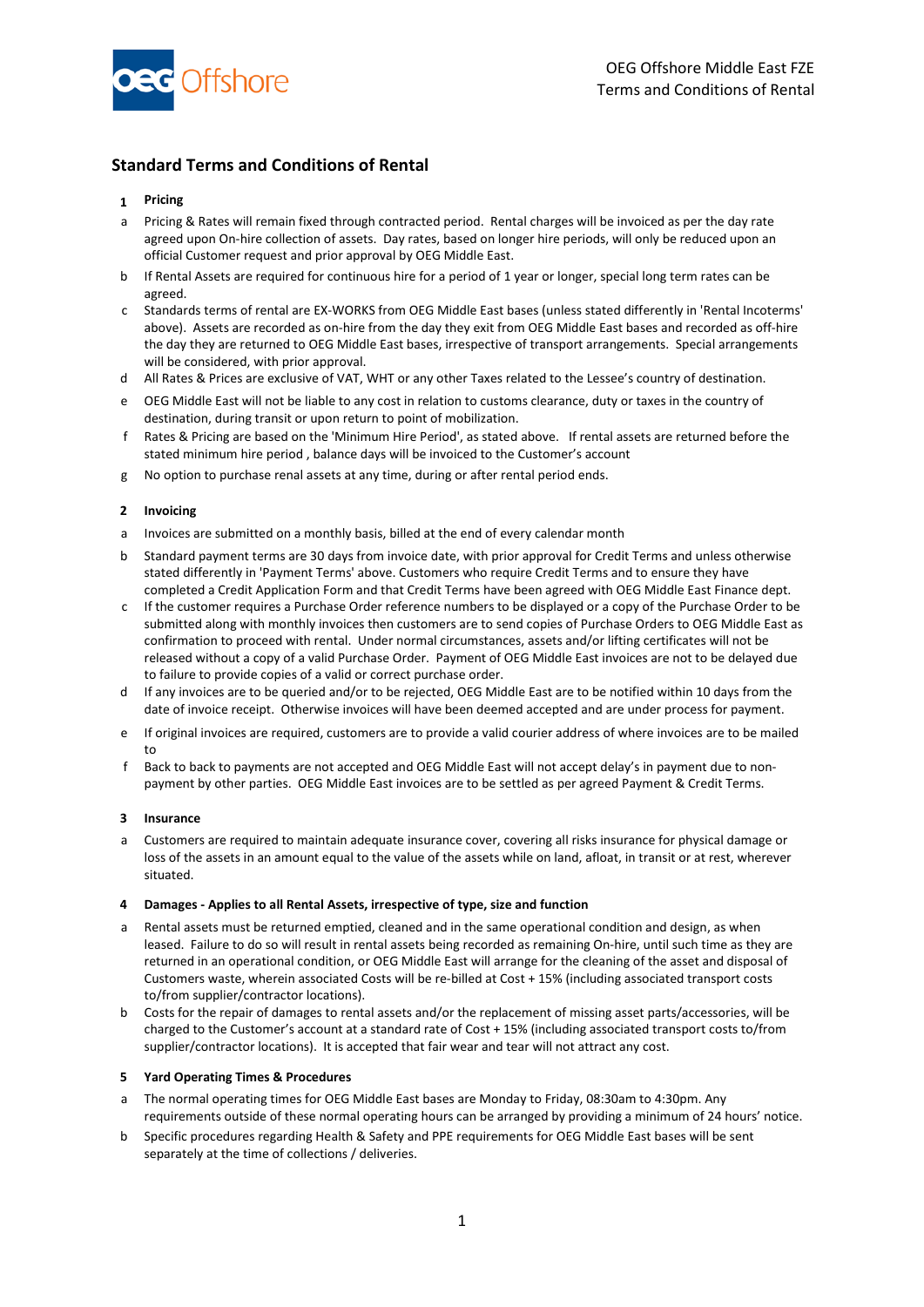

### **6 Transport**

- a Under normal circumstances customers would be required to provide suitable transport for the collection or return of rental assets to/from OEG Middle East bases.
- b If requested, OEG Middle East can arrange transport for the on-hire delivery or off-hire collection of rental assets, providing customers can provide 24 hours written notice and approval of additional service charges. Date and time of deliveries / collections will be subject to trailer availability.

### **7 Rental of DNV2.7-1 / EN12079 certified CCU's**

- a OEG Middle East rental CCU's are manufactured, tested and certified to the internationally recognised DNV2.7-1 & EN12079 standards. Should Customers have additional or special requirements to the rental asset design, operation or lifting sets, etc. these changes will not be for the OEG Middle East account. OEG Middle East rental assets are to be returned in the same operational condition and design as when leased, as per clause 4.
- b Manufacturing Certification to DNV2.7-1 & EN12079 standards are available at any time, upon request.
- c All CCU's are supplied as standard with EN13414-1 certified lifting sets, comprising of Wire Rope Slings & Shackles, compliant to DNV2.7-1 & EN12079 standards. All required components of lifting sets (master links & shackles) have DNV Type Approval, in accordance with the DNV2.7-1 standard.
- d Should customers require 3rd party inspections to be conducted on OEG Middle East rental CCU's, as per local requirements in the country of operation, this can be arranged upon request. This is subject to approval and providing customers can provide a minimum of 48 hours' written notice that assets will be available for inspection in a suitable on-shore yard area and that assets can be inspected between 08:30am to 12:30pm, Sunday to Thursday. The additional costs incurred to conduct 3rd party inspections will be included in daily rental rates.
- e If rental CCU's require further Visual Inspections, MPI and/or PLT, assets need to be made available in order for OEG Middle East to make suitable arrangements. Assets will be recorded as off-hire when assets are not in the customers' possession during testing / inspection, until such time that assets are returned to the customers' yard. If requested, replacement assets will be subject to availability of similar assets.
- f While CCU's are on long term hire, it is the customers' responsibility for the general maintenance, up-keep and good condition of assets they are operating. For example the lubrication of lifting slings and greasing of doors. OEG Middle East will only arrange this when assets are off-hired and returned to OEG Middle East bases.
- g Any Customers who require rental assets & lifting sets to be colour coded, OEG Middle East will arrange the initial colour code of any rental CCU's proceeding on-hire to the customer, provided OEG Middle East are suitably informed of which colour code is to be used. If the rental period extends into the next colour code period, it will be the customers' responsibility to re-arrange the physical colour code of assets' on-hire to them. OEG Middle East can re-arrange for current or valid certificates to be amended to include change in colour code.

#### **8 Rental of DNV2.7-1 / EN12079 certified Mud Skips**

- a OEG Middle East Mud Skips are manufactured, tested and certified to DNV2.7-1 & EN12079 lifting standards and therefore the Terms set out in clause 7 (a-g) also apply to the rental of Mud Skips, with the following additions :
- b Mud Skips for Off-hire are to be returned fully emptied and cleaned from last waste material. Any returned Mud Skip still having waste material inside will not be off-loaded and will be recorded as remaining On-hire to the customer, until such time the Mud Skip has been fully emptied and cleaned. If OEG Middle East are required to arrange for the disposal of Customer waste material and for subsequent cleaning of Mud Skips, associated costs for this will be billed to customer at Cost + 15% (as in accordance with clause 4).
- c Returned Mud Skips for Off-hire which are found to be coated with hardened mud or cement on the outside of Mud Skips and which prove difficult to remove thru normal washing methods, additional blasting costs for the removal of this will be re-billed to the customer at Cost + 15% (incl transport to/from approved supplier / contractor locations).

# **9 Rental of DNV2.7-1 / EN12079 certified Offshore Tanks**

- a OEG Middle East Offshore Tanks are manufactured, tested and certified to DNV2.7-1 & EN12079 lifting standards and therefore the Terms set out in clause 7 (a-g) also apply to the rental of Offshore Tanks, with the following additions:
- b All OEG Middle East Offshore Tanks are classified as T7 / T11 UN Portable Tanks, approved under IMDG / ADR / RID
- c Prior to the hire and release of Offshore Tanks, Customers are to provide a copy of the MSDS for the Chemical or Product which the Tank is to be used for. Customers are to ensure that T7/T11 Tanks are sufficient for the Chemical or Product to be used. Damages to the Tank shell, or to inlet and discharge parts, due to contact with unsuitable chemical / product / materials, repairs will be re-billed at Cost + 15% (as per clause 4).